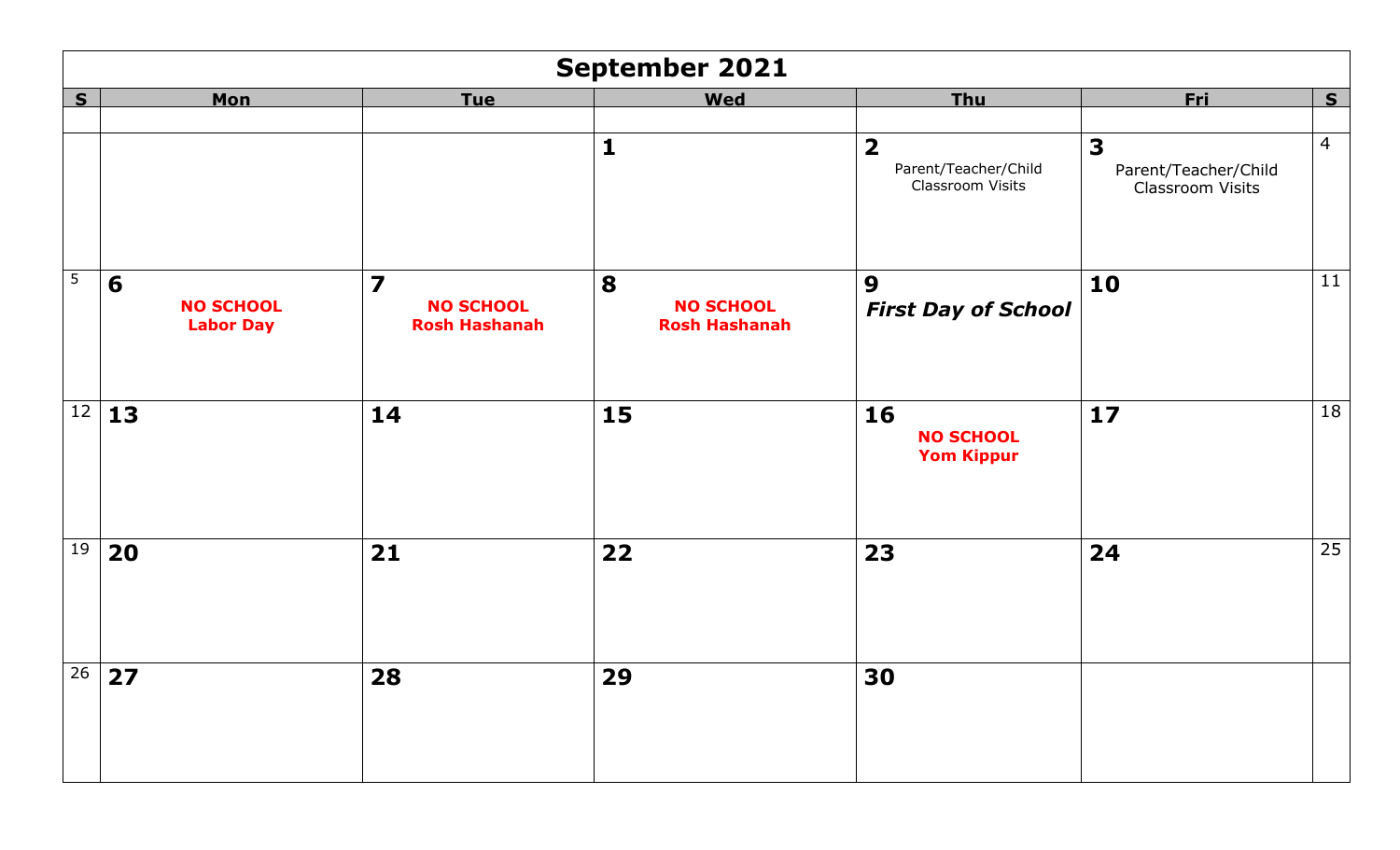|                        | October 2021                                    |            |                                                                                          |                                                                                          |                                                                |                 |  |  |
|------------------------|-------------------------------------------------|------------|------------------------------------------------------------------------------------------|------------------------------------------------------------------------------------------|----------------------------------------------------------------|-----------------|--|--|
| <b>Sun</b>             | Mon                                             | <b>Tue</b> | <b>Wed</b>                                                                               | Thu                                                                                      | Fri                                                            | <b>Sat</b>      |  |  |
|                        |                                                 |            |                                                                                          |                                                                                          | $\mathbf{1}$                                                   | $\overline{2}$  |  |  |
| $\overline{3}$         | $\overline{\mathbf{4}}$                         | 5          | 6                                                                                        | $\overline{\mathbf{z}}$                                                                  | 8                                                              | 9               |  |  |
| 10                     | $11$<br><b>NO SCHOOL</b><br><b>Columbus Day</b> | 12         | 13                                                                                       | 14                                                                                       | 15                                                             | 16              |  |  |
| $\overline{17}$        | 18                                              | 19         | 20<br><b>In House Registration</b><br>for current students, siblings<br>& church members | 21<br><b>In House Registration</b><br>for current students, siblings &<br>church members | 22<br><b>No School for Children</b><br><b>RPNS Conferences</b> | $\overline{23}$ |  |  |
| 24                     | 25                                              | 26         | 27                                                                                       | 28                                                                                       | 29                                                             | 30              |  |  |
| 31<br><b>HALLOWEEN</b> |                                                 |            |                                                                                          |                                                                                          |                                                                |                 |  |  |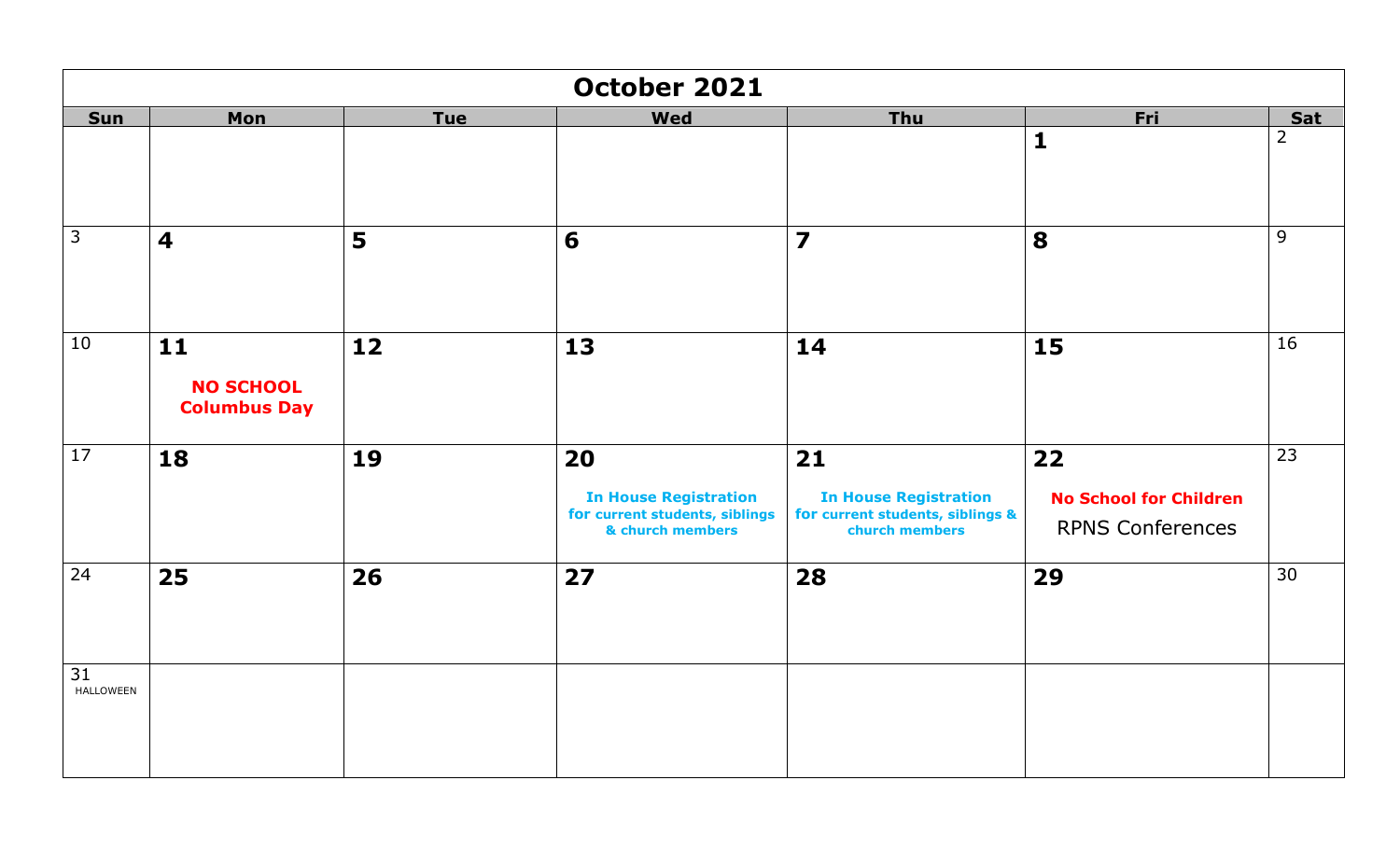|                 | <b>November 2021</b>                                                              |                                                                                     |                                                                     |                                                  |                                                             |    |  |  |
|-----------------|-----------------------------------------------------------------------------------|-------------------------------------------------------------------------------------|---------------------------------------------------------------------|--------------------------------------------------|-------------------------------------------------------------|----|--|--|
| S               | <b>Mon</b>                                                                        | <b>Tue</b>                                                                          | <b>Wed</b>                                                          | <b>Thu</b>                                       | <b>Fri</b>                                                  | S  |  |  |
|                 | $\mathbf{1}$<br><b>Begin "Caring &amp; Sharing"</b><br>of food with Carver Center | $\overline{\mathbf{2}}$<br><b>No School for Children</b><br><b>RPNS Conferences</b> | $\overline{\mathbf{3}}$                                             | $\overline{\mathbf{4}}$                          | 5<br><b>In House 2022-2023</b><br><b>RPNS Contracts Due</b> | 6  |  |  |
| $\overline{7}$  | 8                                                                                 | 9                                                                                   | 10<br><b>End "Caring and Sharing"</b><br>of food with Carver Center | $11$<br><b>NO SCHOOL</b><br><b>Veterans' Day</b> | 12                                                          | 13 |  |  |
| 14              | 15                                                                                | 16                                                                                  | 17                                                                  | 18<br><b>Thanksgiving Feasts</b>                 | 19                                                          | 20 |  |  |
| $\overline{21}$ | 22                                                                                | 23<br>Thanksgiving Feasts                                                           | 24<br><b>NO SCHOOL</b>                                              | 25<br><b>NO SCHOOL</b><br><b>Thanksgiving</b>    | 26<br><b>NO SCHOOL</b>                                      | 27 |  |  |
| 28              | 29                                                                                | 30                                                                                  |                                                                     |                                                  |                                                             |    |  |  |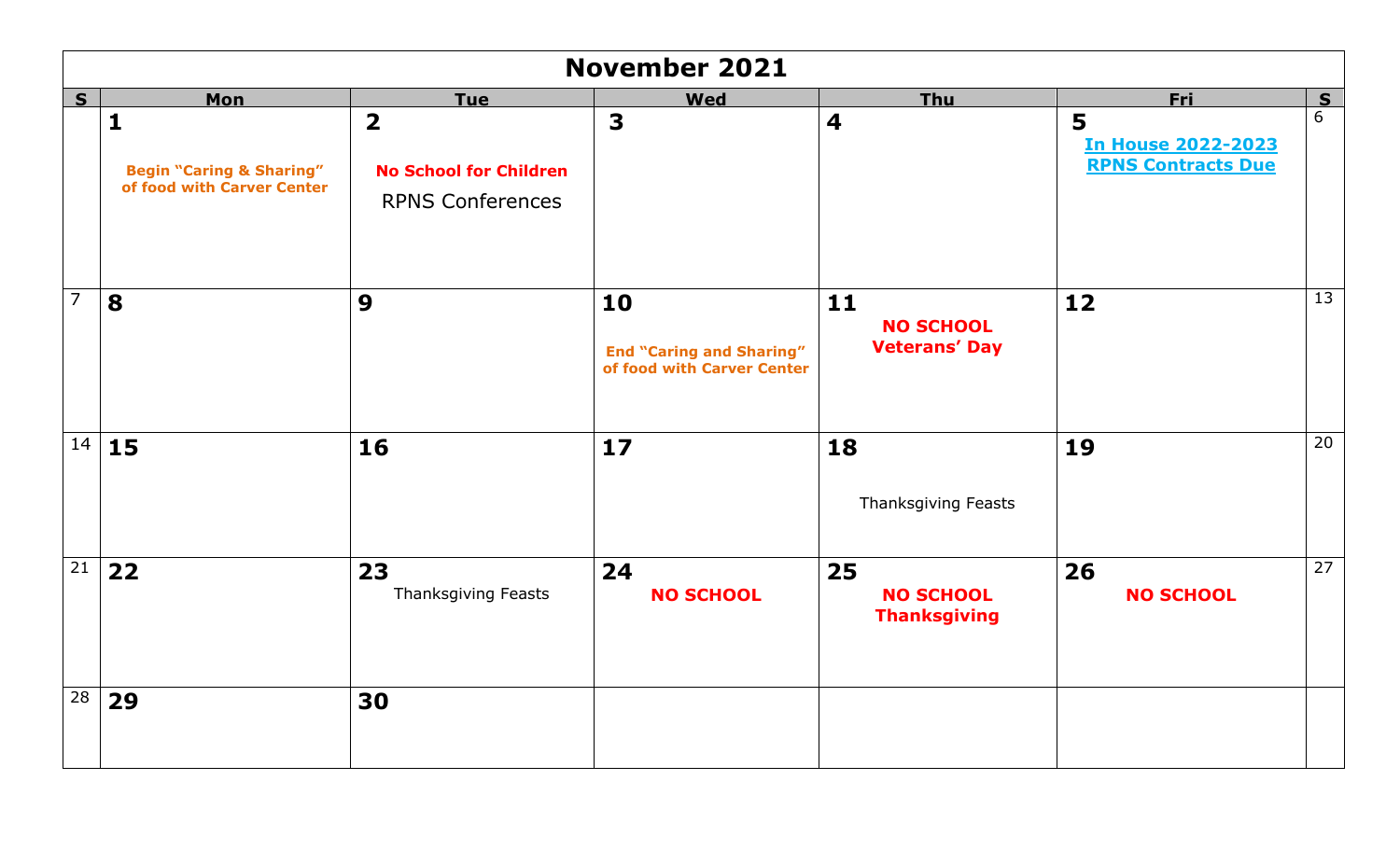|                | <b>December 2021</b>                              |                                                   |                                                   |                                                   |                                                   |                 |  |  |
|----------------|---------------------------------------------------|---------------------------------------------------|---------------------------------------------------|---------------------------------------------------|---------------------------------------------------|-----------------|--|--|
| S              | <b>Mon</b>                                        | <b>Tue</b>                                        | <b>Wed</b>                                        | Thu                                               | <b>Fri</b>                                        | <b>Sat</b>      |  |  |
|                |                                                   |                                                   | $\mathbf{1}$                                      | $\overline{\mathbf{2}}$                           | $\overline{\mathbf{3}}$                           | $\overline{4}$  |  |  |
| $\overline{5}$ | 6                                                 | $\overline{\mathbf{z}}$                           | 8                                                 | 9                                                 | 10                                                | 11              |  |  |
|                | $\sqrt{12}$ 13                                    | 14                                                | 15                                                | 16                                                | 17                                                | 18              |  |  |
| 19             | 20                                                | 21                                                | 22                                                | 23                                                | 24<br><b>NO SCHOOL</b><br><b>Holiday Vacation</b> | $\overline{25}$ |  |  |
| 26             | 27<br><b>NO SCHOOL</b><br><b>Holiday Vacation</b> | 28<br><b>NO SCHOOL</b><br><b>Holiday Vacation</b> | 29<br><b>NO SCHOOL</b><br><b>Holiday Vacation</b> | 30<br><b>NO SCHOOL</b><br><b>Holiday Vacation</b> | 31<br><b>NO SCHOOL</b><br><b>Holiday Vacation</b> |                 |  |  |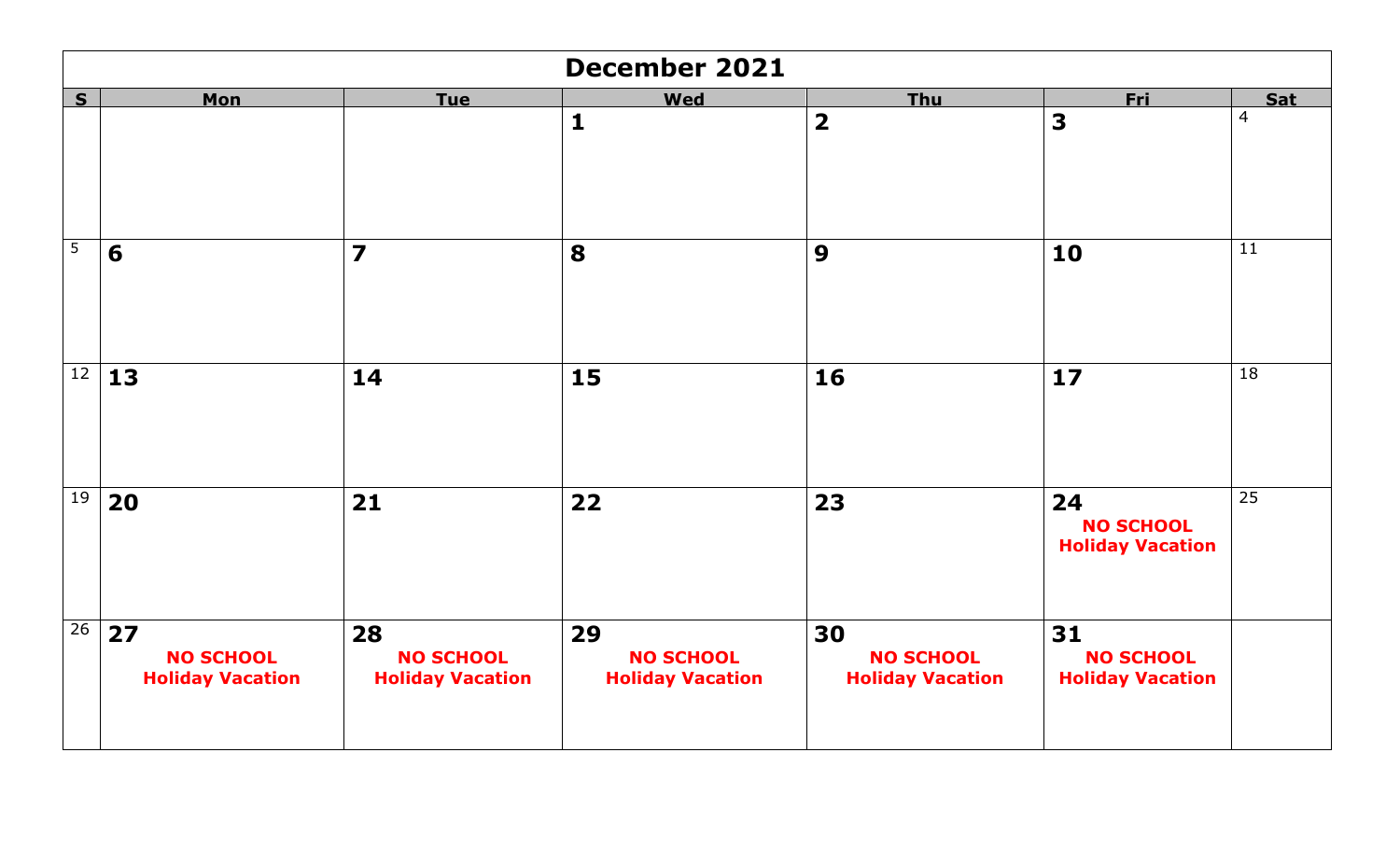|                 | January 2022                                                                                |                         |     |                |                         |              |  |
|-----------------|---------------------------------------------------------------------------------------------|-------------------------|-----|----------------|-------------------------|--------------|--|
| <b>Sun</b>      | <b>Mon</b>                                                                                  | <b>Tue</b>              | Wed | <b>Thu</b>     | <b>Fri</b>              | Sat          |  |
|                 |                                                                                             |                         |     |                |                         | $\mathbf{1}$ |  |
| $\overline{2}$  | 3                                                                                           | $\overline{\mathbf{4}}$ | 5   | $6\phantom{1}$ | $\overline{\mathbf{z}}$ | 8            |  |
| $\overline{9}$  | 10                                                                                          | $\mathbf{11}$           | 12  | 13             | 14                      | 15           |  |
| 16              | $\overline{\mathbf{17}}$<br><b>NO SCHOOL</b><br><b>Martin Luther</b><br><b>King Jr. Day</b> | 18                      | 19  | 20             | 21                      | 22           |  |
| $\overline{23}$ | 24                                                                                          | 25                      | 26  | 27             | 28                      | 29           |  |
| 30              | 31                                                                                          |                         |     |                |                         |              |  |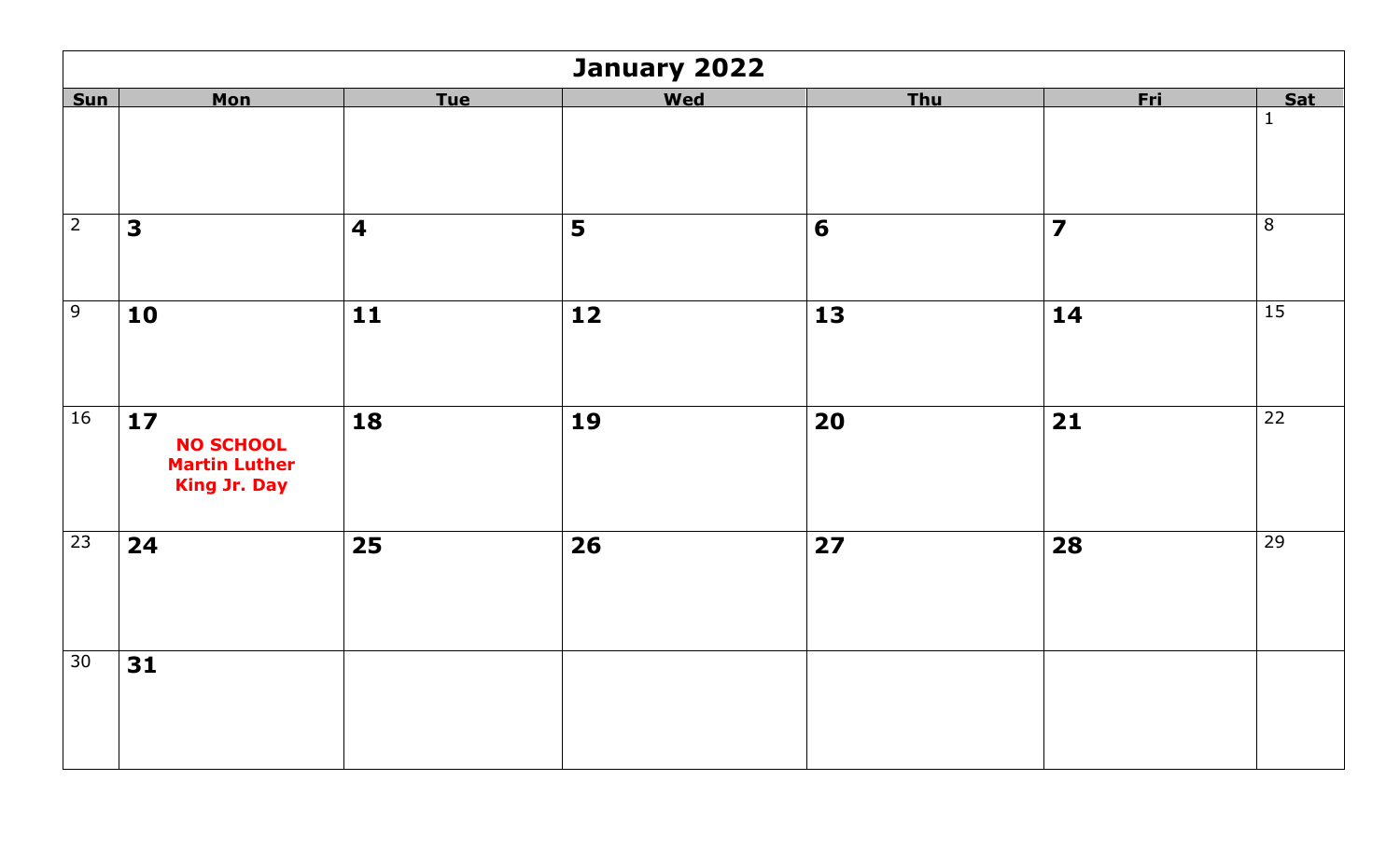|            | <b>February 2022</b>                             |                                                  |                                                |                                                |                                                |     |  |  |
|------------|--------------------------------------------------|--------------------------------------------------|------------------------------------------------|------------------------------------------------|------------------------------------------------|-----|--|--|
| <b>Sun</b> | Mon                                              | <b>Tue</b>                                       | Wed                                            | <b>Thu</b>                                     | <b>Fri</b>                                     | Sat |  |  |
|            |                                                  | $\mathbf{1}$                                     | $\overline{\mathbf{2}}$                        | $\overline{\mathbf{3}}$                        | $\overline{\mathbf{4}}$                        | 5   |  |  |
| 6          | $\overline{\mathbf{z}}$                          | 8                                                | 9                                              | 10                                             | 11                                             | 12  |  |  |
| 13         | 14                                               | 15                                               | 16                                             | 17                                             | 18                                             | 19  |  |  |
| 20         | $21$<br><b>NO SCHOOL</b><br><b>Winter Recess</b> | $22$<br><b>NO SCHOOL</b><br><b>Winter Recess</b> | 23<br><b>NO SCHOOL</b><br><b>Winter Recess</b> | 24<br><b>NO SCHOOL</b><br><b>Winter Recess</b> | 25<br><b>NO SCHOOL</b><br><b>Winter Recess</b> | 26  |  |  |
| 27         | 28<br><b>Book Fair</b>                           |                                                  |                                                |                                                |                                                |     |  |  |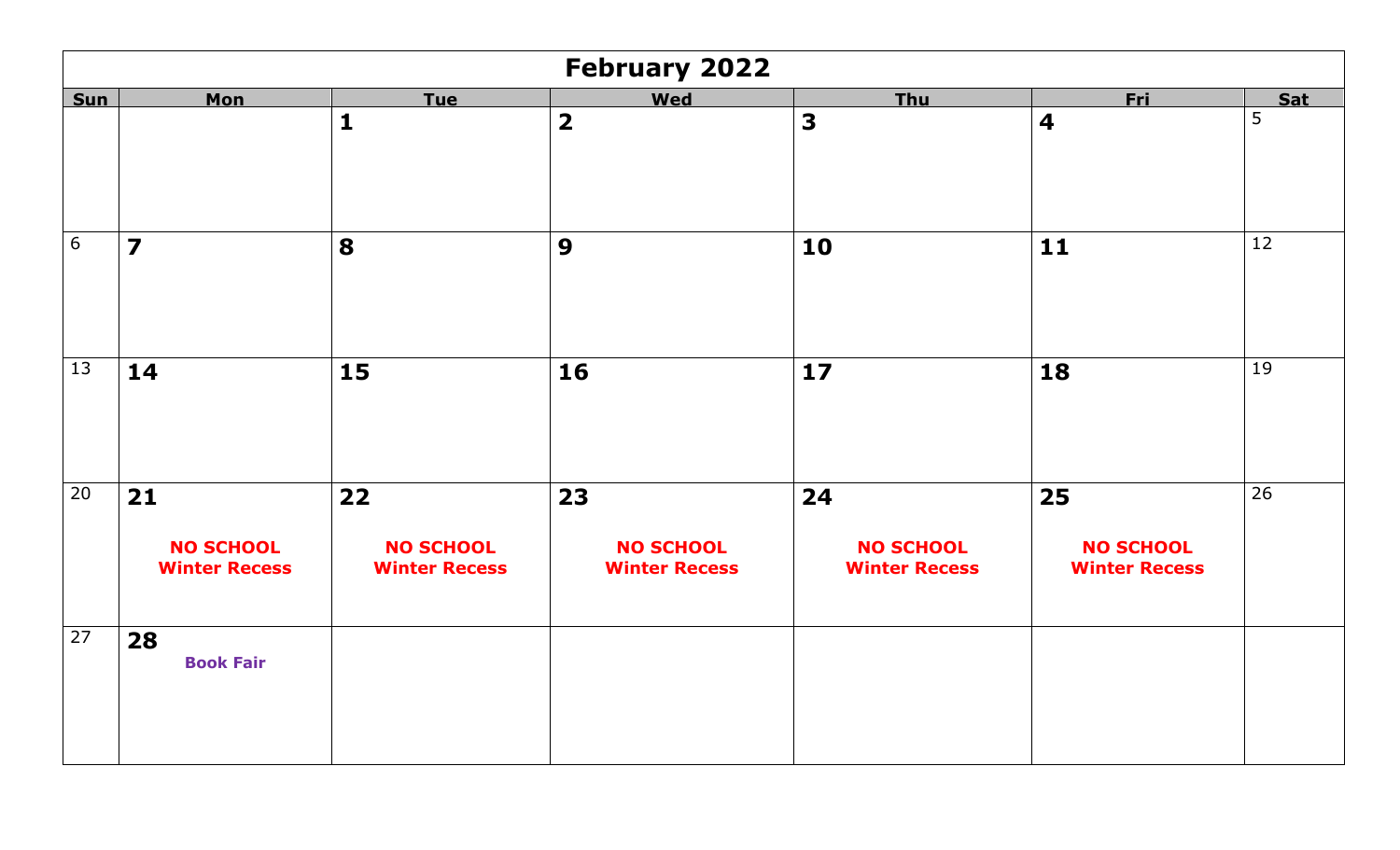|            |                         |                  | <b>March 2022</b>       |                  |                                                                |                 |
|------------|-------------------------|------------------|-------------------------|------------------|----------------------------------------------------------------|-----------------|
| <b>Sun</b> | <b>Mon</b>              | <b>Tue</b>       | Wed                     | <b>Thu</b>       | <b>Fri</b>                                                     | <b>Sat</b>      |
|            |                         | $\mathbf{1}$     | $\overline{\mathbf{2}}$ | 3                | $\overline{\mathbf{4}}$                                        | $\overline{5}$  |
|            |                         | <b>Book Fair</b> | <b>Book Fair</b>        | <b>Book Fair</b> | <b>Book Fair</b>                                               |                 |
| $6\,$      | $\overline{\mathbf{z}}$ | 8                | 9                       | 10               | 11                                                             | 12              |
| 13         | 14                      | 15               | 16                      | $17$             | 18<br><b>No School for Children</b><br><b>RPNS Conferences</b> | 19              |
| 20         | 21                      | 22               | 23                      | 24               | 25                                                             | $\overline{26}$ |
| 27         | 28                      | 29               | 30                      | 31               |                                                                |                 |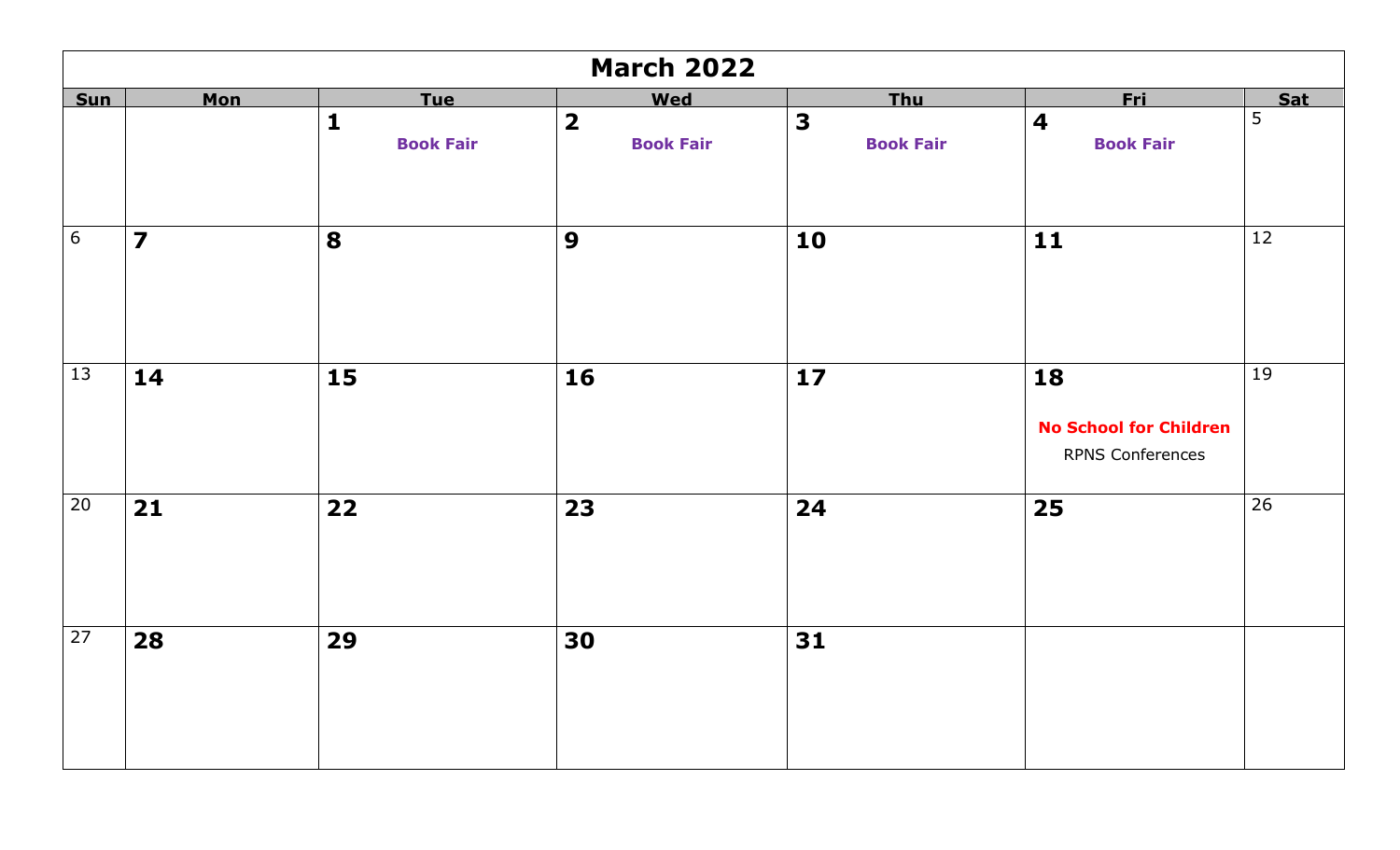|              | <b>April 2022</b>                                                                                                                        |                                                |                                                |                                                |                                                                         |                |  |  |
|--------------|------------------------------------------------------------------------------------------------------------------------------------------|------------------------------------------------|------------------------------------------------|------------------------------------------------|-------------------------------------------------------------------------|----------------|--|--|
| <b>Sun</b>   | <b>Mon</b>                                                                                                                               | <b>Tue</b>                                     | <b>Wed</b>                                     | <b>Thu</b>                                     | <u>Fri</u>                                                              | <b>Sat</b>     |  |  |
|              |                                                                                                                                          |                                                |                                                |                                                | $\mathbf{1}$                                                            | $\overline{2}$ |  |  |
| 3            | 4                                                                                                                                        | 5                                              | 6                                              | $\overline{\mathbf{z}}$                        | 8<br><b>No School for</b><br><b>Children</b><br><b>RPNS Conferences</b> | 9              |  |  |
| 10           | 11<br><b>NO SCHOOL</b><br><b>Spring Recess</b>                                                                                           | 12<br><b>NO SCHOOL</b><br><b>Spring Recess</b> | 13<br><b>NO SCHOOL</b><br><b>Spring Recess</b> | 14<br><b>NO SCHOOL</b><br><b>Spring Recess</b> | 15<br><b>NO SCHOOL</b><br><b>Spring Recess</b>                          | 16             |  |  |
| 17<br>Easter | 18<br>Possible No School<br>depending on the number of<br>emergency days used -<br>RPNS follows the<br>Rye City School District Calendar | 19                                             | 20                                             | 21                                             | 22                                                                      | 23             |  |  |
| 24           | 25                                                                                                                                       | 26                                             | 27                                             | 28                                             | 29                                                                      | 30             |  |  |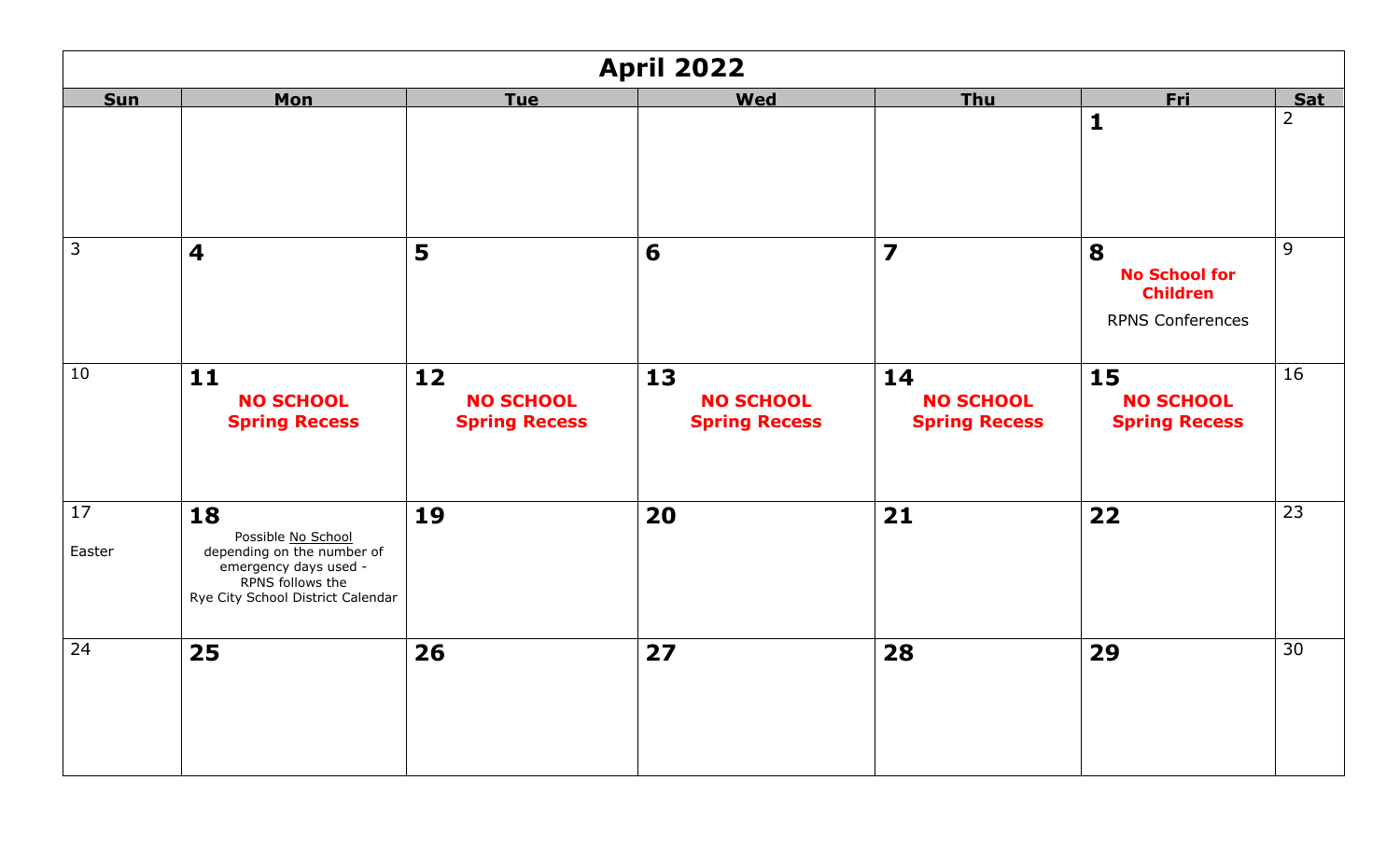|              | <b>May 2022</b>                               |                                                                                                                                          |                         |            |                                                                                                                                          |                |  |
|--------------|-----------------------------------------------|------------------------------------------------------------------------------------------------------------------------------------------|-------------------------|------------|------------------------------------------------------------------------------------------------------------------------------------------|----------------|--|
| Su           | <b>Mon</b>                                    | <u>Tue</u>                                                                                                                               | <b>Wed</b>              | <b>Thu</b> | <u>Fri</u>                                                                                                                               | <b>Sat</b>     |  |
| $\mathbf{1}$ | $\overline{\mathbf{2}}$                       | $\overline{\mathbf{3}}$<br><b>Teacher Appreciation Day</b>                                                                               | $\overline{\mathbf{4}}$ | 5          | 6                                                                                                                                        | $\overline{7}$ |  |
| $\,8\,$      | 9                                             | 10                                                                                                                                       | 11                      | $12$       | 13                                                                                                                                       | 14             |  |
| 15           | 16                                            | 17                                                                                                                                       | 18                      | 19         | 20                                                                                                                                       | 21             |  |
| 22           | 23                                            | 24                                                                                                                                       | 25                      | 26         | 27<br>Possible No School<br>depending on the number of<br>emergency days used -<br>RPNS follows the<br>Rye City School District Calendar | 28             |  |
| 29           | 30<br><b>NO SCHOOL</b><br><b>Memorial Day</b> | 31<br>Possible No School<br>depending on the number of<br>emergency days used -<br>RPNS follows the<br>Rye City School District Calendar |                         |            |                                                                                                                                          |                |  |